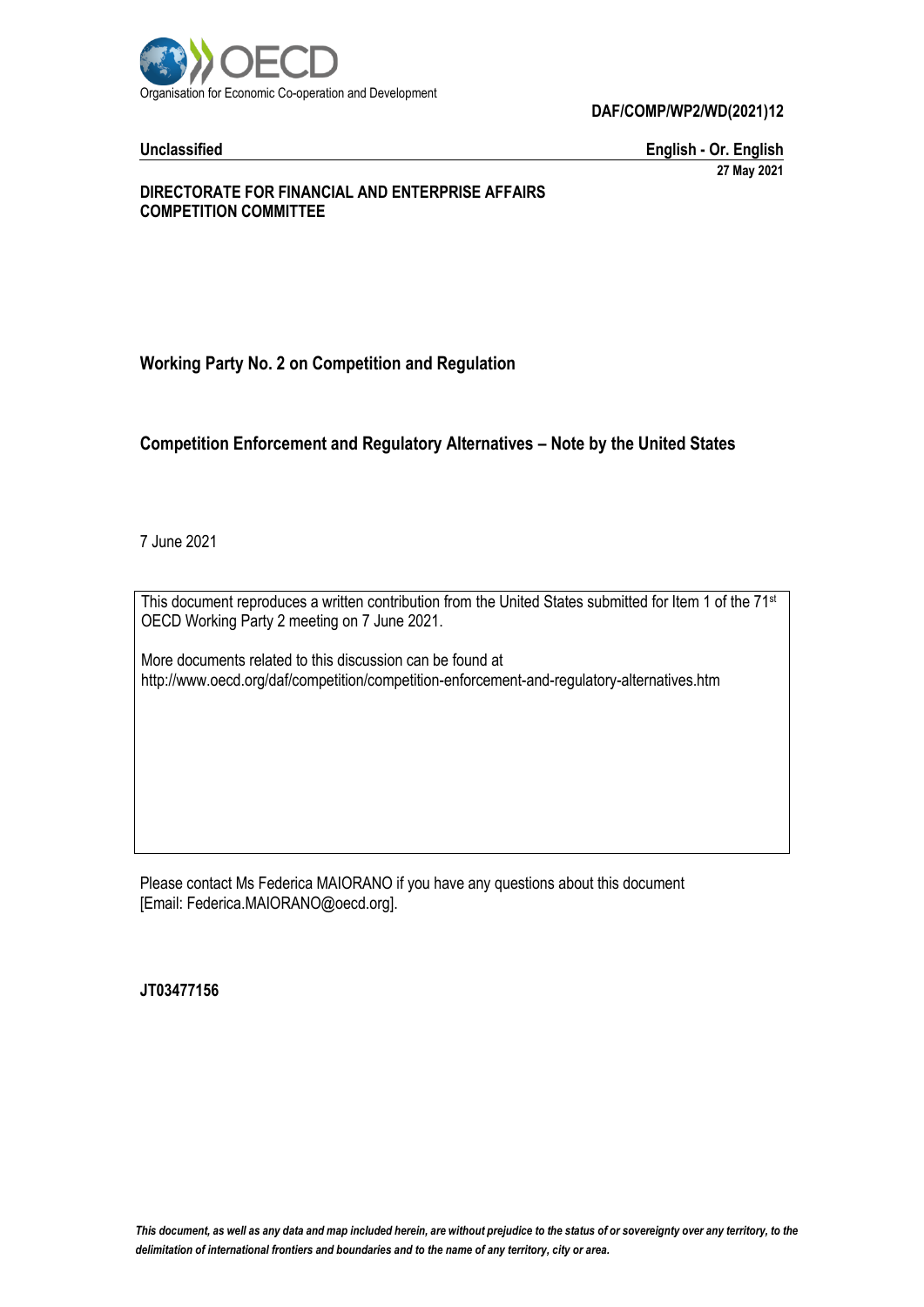# *United States*

# **1. Introduction**

1. In the United States, competition enforcement and economic regulatory instruments both play important roles in ensuring that markets function efficiently for the benefit of consumers. As the agencies charged with enforcing the federal competition laws, the Antitrust Division of the Department of Justice (DOJ) and the U.S. Federal Trade Commission (FTC) (collectively the Agencies) have extensive experience protecting competitive markets through enforcement mechanisms. They also have a long history of using their competition advocacy tools to foster competition, including by discouraging unnecessary regulations that impede free markets, and, where possible, to align necessary and beneficial regulations with competition principles.

2. In the following sections, this note will: (1) provide an overview of the interplay between competition enforcement and economic regulation in the United States; (2) describe some examples of express and implied antitrust exemptions; (3) discuss the limitations on federal antitrust enforcement imposed by the "state action" doctrine; (4) provide some examples of concurrent authority between the Agencies and sector regulators; and (5) highlight some recent competition advocacy efforts.

# **2. Overview of Competition Enforcement and Economic Regulation in the United States**

3. Competition through free enterprise and open markets is the organizing principle for the U.S. economy. As the Supreme Court has explained:

*The Sherman Act was designed to be a comprehensive charter of economic liberty aimed at preserving free and unfettered competition as the rule of trade. It rests on the premise that the unrestrained interaction of competitive forces will yield the best allocation of our economic resources, and lowest prices, the highest quality and the greatest material progress, while at the same time providing an environment conducive to the preservation of our democratic political and social institutions.<sup>1</sup>* 

4. The federal antitrust laws generally apply to interstate commerce or any activity affecting interstate commerce, whether or not the conduct at issue is subject to state or federal regulation. In most cases, regulation serves goals that Congress has determined are distinct from, but not inconsistent with, the competition standards of the antitrust laws. For example, Congress may, without displacing the antitrust laws, provide for environmental and safety regulations. Congress may also enact legislation that promotes activity that the antitrust laws neither prohibit nor require.

5. Some regulatory statutes, however, do displace the antitrust laws to a limited extent, either expressly or by implication. The nature and extent of such exemptions or immunities is a policy decision made by Congress; the role of the courts is to interpret the relevant statutes. Congress may provide an express statutory exemption when it determines that specific conduct otherwise prohibited by the antitrust laws should be permitted or required to further non-antitrust goals, or that competition should be "balanced" with other

<sup>1</sup> *Northern Pacific Railway Co. v. United States*, 356 U.S. 1, 4 (1958).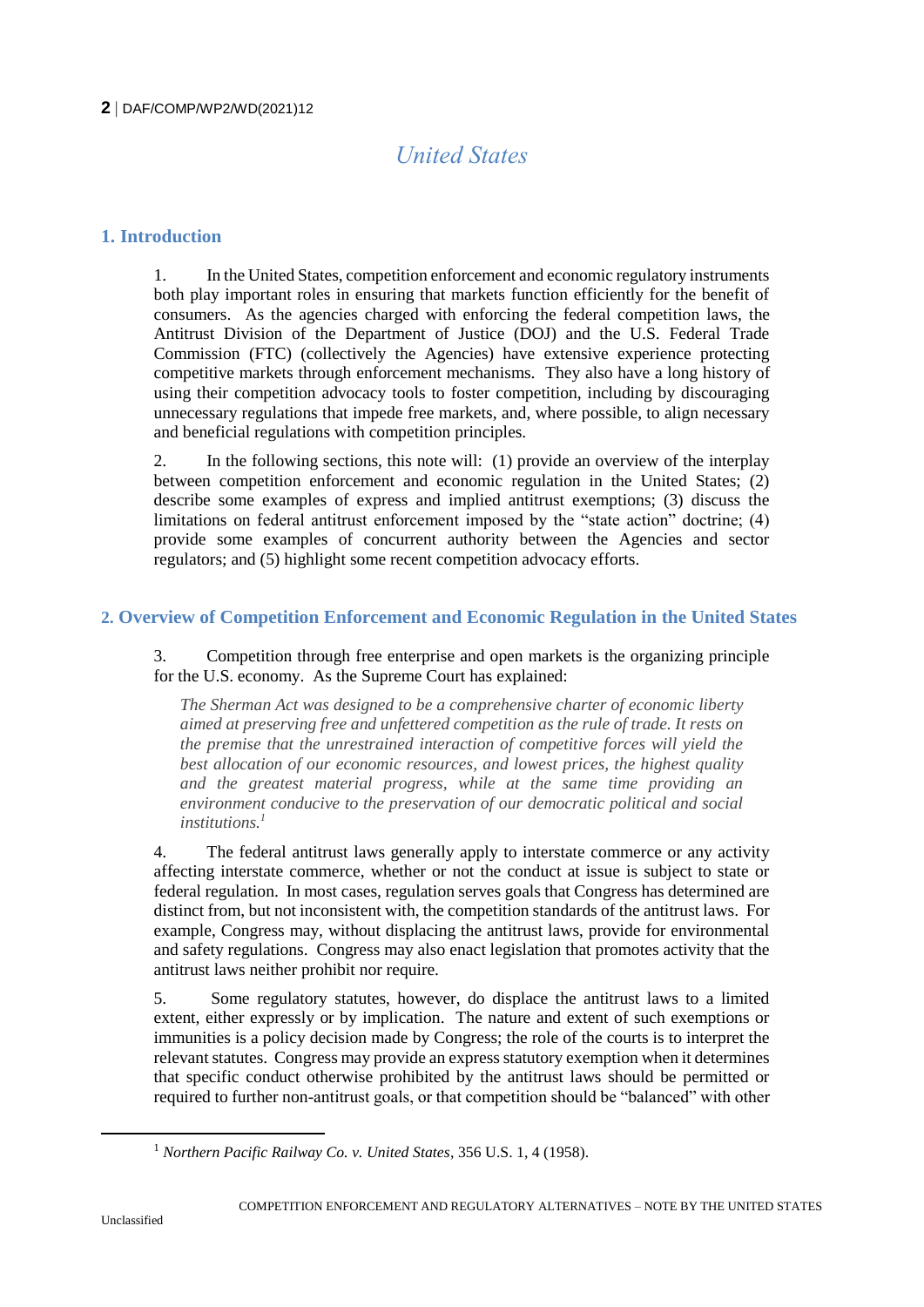factors that can best be evaluated by a specialized regulatory agency. Even absent express statutory exemptions, the Supreme Court has held, in limited situations, that regulatory statutes may be construed as intended by Congress to create implied exemptions from the antitrust laws to the extent necessary to avoid conflict with a regulatory scheme. In addition, relying on "principles of federalism and state sovereignty," the Supreme Court has long held that the Sherman Act does not apply to "anticompetitive restraints imposed by the States 'as an act of government."<sup>2</sup>

6. At the federal level, regulation has often been adopted to address perceived market failures, such as industries assumed to be prone to natural monopolies. To protect consumers, sector-specific regulators often are authorized to regulate rates, terms of service, and entry (i.e., licensing) and to prevent the exercise of monopoly power. They are also typically charged with advancing broader social goals, such as promoting universal access to services or providing for environmental and safety regulations. In the past several decades, the United States has eliminated or reduced regulation in many previously regulated sectors and sought instead to introduce competition and market disciplines to the greatest extent possible. Where industry-specific regulation is still in place, sectoral regulators have increasingly emphasized competition analysis and the benefits of free markets in pursuing their broader objectives.

7. U.S. experience demonstrates that competition enforcement is a highly effective tool for addressing anticompetitive conduct or transactions in nearly all industries. In general, enforcement is most successful where remedies can be fashioned that allow the market to return to the state of competition that existed prior to the targeted practice, such that market forces, rather than continuing monitoring by the government, will again determine prices and output. For example, enforcement is a powerful tool to limit harm to otherwise competitive markets resulting from agreements among competitors. Similarly, enforcement actions have successfully countered anticompetitive conduct that is likely to create or maintain a monopoly in a market that could otherwise support competition. Likewise, the Agencies regularly obtain injunctions or structural remedies to protect against harmful effects on competition from mergers.

8. Regulation can be appropriate, however, where legitimate market failures impede competitive markets. $3$  In some instances, an expert regulatory agency with adequate knowledge and resources may be better suited to address durable structural concerns, *e.g.*, by monitoring and limiting the exercise of market power or enforcing market access conditions on an ongoing basis.<sup>4</sup> A regulatory authority may be able successfully to promulgate narrow, industry-specific rules to address market failures in a quasi-legislative procedure with public comments. Even where regulation is needed, however, regulators should beware of unintended consequences to ensure that regulation to address a demonstrated market failure does not unduly restrict competition.

<sup>2</sup> *City of Columbia v. Omni Outdoor Adver., Inc.*, 499 U.S. 365, 370 (1991).

<sup>3</sup> Regulation may also be justified to pursue outcomes unrelated to competition (*e.g.*, rural access to electricity or telecommunication services).

<sup>4</sup> For example, the Federal Energy Regulatory Commission (FERC) seeks to ensure just and reasonable rates, terms, and conditions for the wholesale sale and transmission of electricity and natural gas in interstate commerce. It utilizes a range of ratemaking activities as well as market oversight and enforcement in regulating those services.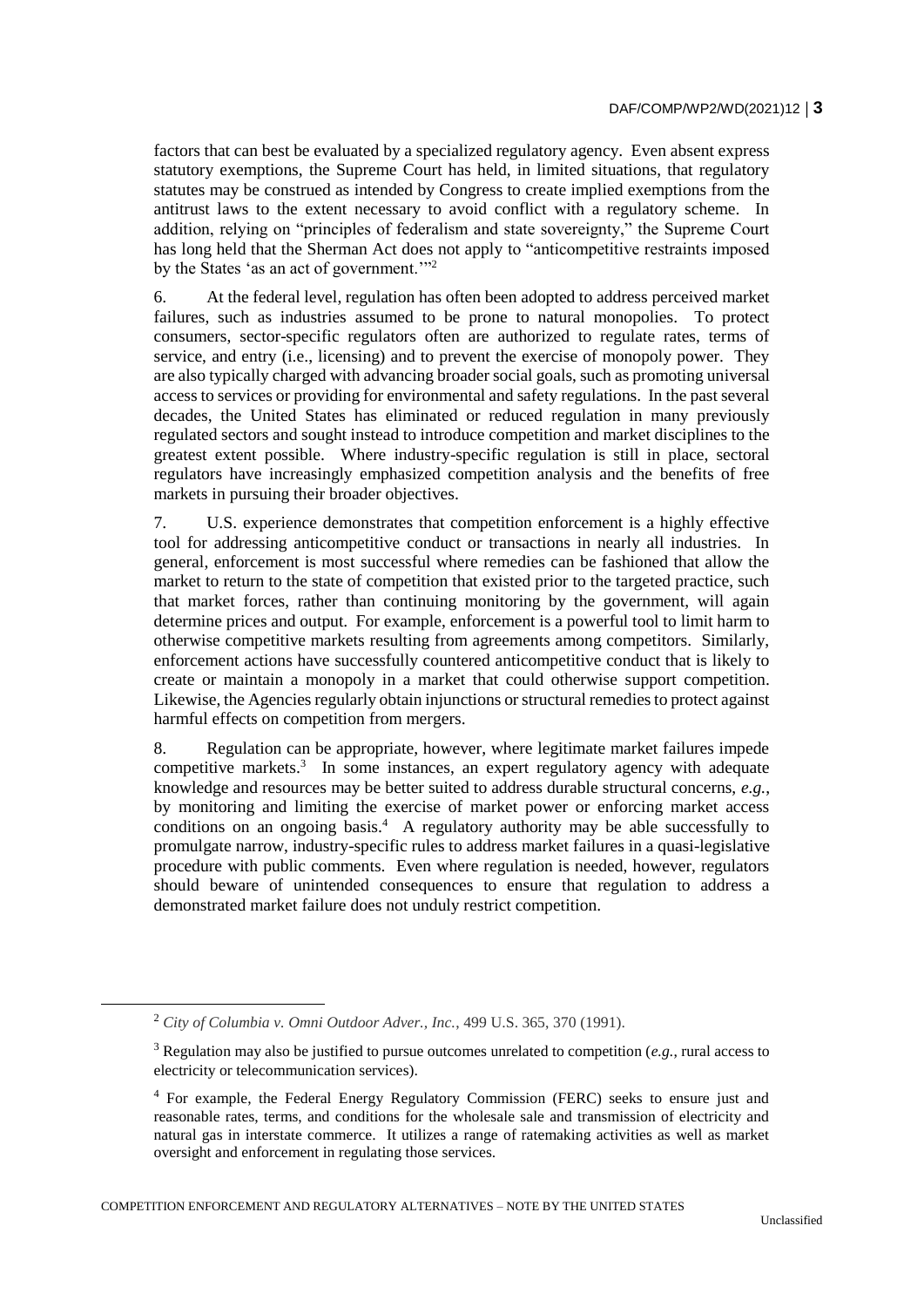# **3. Express Statutory Exemptions**

9. Over the past century, Congress has enacted a number of express statutory exemptions from the full application of the federal antitrust laws in certain regulated  $sectors<sup>5</sup>$  In some cases, the exemption is dependent on action taken by the regulatory authority. The exemption may also be limited to particular activities or types of agreements. Importantly, the Supreme Court has repeatedly emphasized that courts should narrowly interpret these exemptions.

10. To the extent outdated or unjustified exemptions and immunities put anticompetitive conduct outside the reach of the antitrust laws, the benefits of unfettered competitive markets may be lost. In 2018, the DOJ hosted a public roundtable to hear views from industry participants, academics, think tanks, and other interested parties regarding exemptions and immunities from the antitrust laws, and their impact on free markets and consumers.<sup>6</sup> The roundtable reflected a general consensus that Congress should not enact future antitrust exemptions or immunities and also should explore actively studying, sunsetting, or eliminating current statutory exemptions and immunities.

11. Two examples of express statutory immunity in the transportation sector are described below, followed by a summary of a recent law limiting the longstanding statutory exemption for conduct within the "business of insurance."

### **3.1. Ocean shipping**

12. The Shipping Act of 1984, as amended by the Ocean Shipping Reform Act of 1998<sup>7</sup> exempts certain agreements among ocean common carriers (*i.e.*, those operating vessels and providing service to the public between the United States and a foreign country) from the antitrust laws and subjects them to oversight by the Federal Maritime Commission (FMC), an independent regulatory agency. The Act expressly confers an exemption from the antitrust laws for agreements on shipping rates, pooling arrangements, and shipping route allocations, so long as those agreements are first submitted to and reviewed by the FMC. This is the oldest surviving U.S. statutory antitrust exemption, having been originally adopted in 1916. The exemption covers not only agreements that have gone into effect under the Act, but also activities undertaken "with a reasonable basis to conclude" that they were pursuant to an agreement that has gone into effect. The antitrust exemption also covers intermodal through rates incorporating rail, truck, and ocean legs of particular cargo movements.

13. A carrier agreement does not require FMC "approval," but is subject to several specific statutory conditions and goes into effect—and thereby becomes immunized from the antitrust laws—45 days after it is accepted for filing or submission of any additional information requested by the FMC. Once an agreement has been filed, the only way it can be challenged as anticompetitive is if the FMC successfully seeks to have a court enjoin the agreement on grounds that it is "likely, by a reduction in competition, to produce an

<sup>5</sup> Congress also has authority to create exemptions for non-regulated conduct.

<sup>6</sup> Roundtable on Exemptions and Immunities from Antitrust Laws (March 14, 2018), [https://www.justice.gov/atr/events/CompReg/roundtable-exemptions-and-immunities-antitrust](https://www.justice.gov/atr/events/CompReg/roundtable-exemptions-and-immunities-antitrust-laws-wednesday-march-14-2018)[laws-wednesday-march-14-2018.](https://www.justice.gov/atr/events/CompReg/roundtable-exemptions-and-immunities-antitrust-laws-wednesday-march-14-2018) 

<sup>&</sup>lt;sup>7</sup> Shipping Act of 1984, 46 U.S.C. App. §§ 1701-1719, as amended by the Ocean Shipping Reform Act of 1998, Pub. L. 105-258, 112 Stat. 1902 (1998).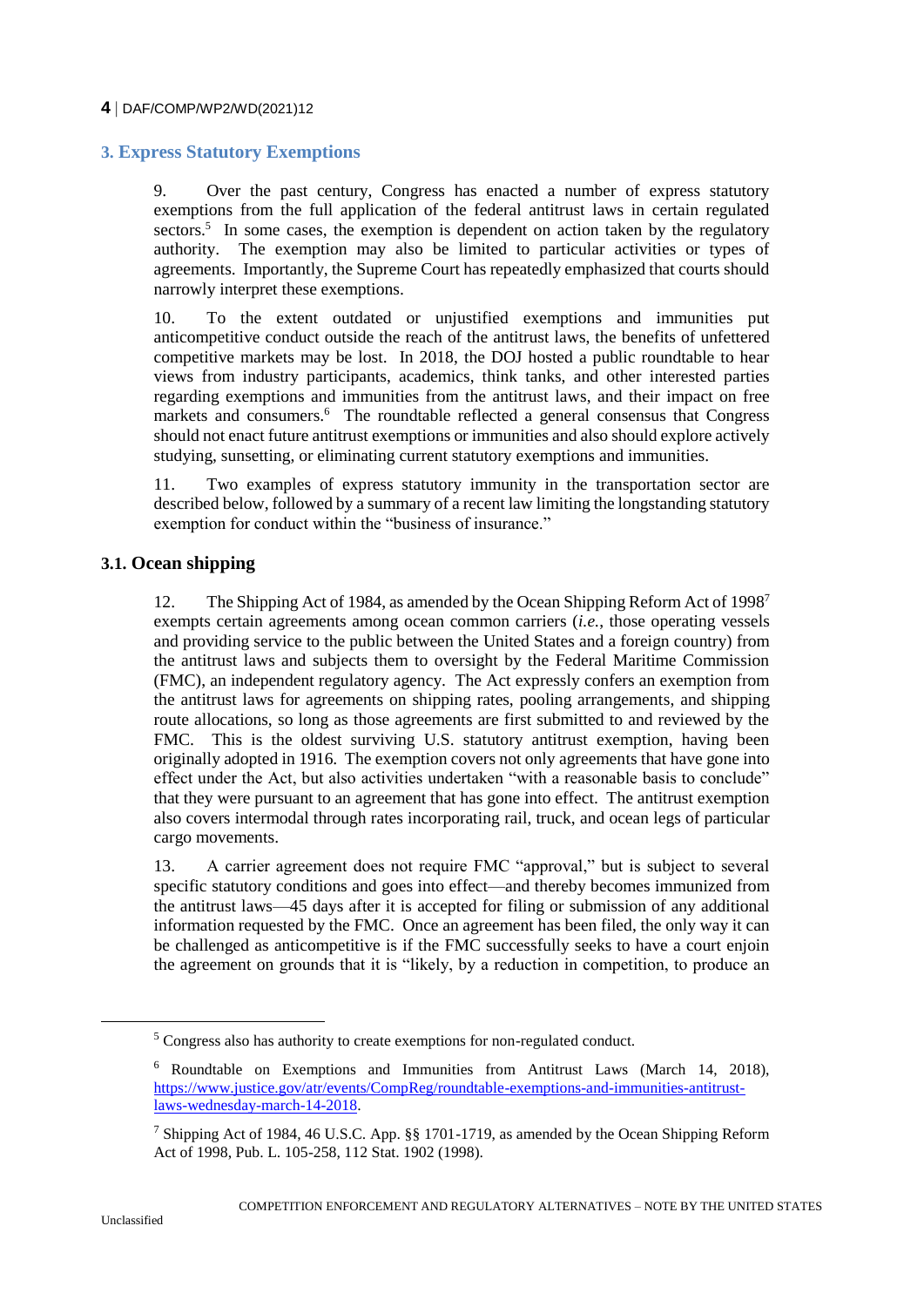unreasonable reduction in transportation service or an unreasonable increase in transportation cost."<sup>8</sup>

14. Conduct that does not satisfy the statutory requirements for the antitrust exemption remains subject to the antitrust laws. For example, immunity does not extend to mergers and acquisitions involving ocean carriers. The DOJ has also successfully prosecuted pricefixing cases involving international trade lanes. A recent example involved a world-wide conspiracy involving price fixing, bid rigging, and market allocation in international ocean shipping services for roll-on, roll-off cargo to and from the United States and elsewhere. Roll-on, roll-off cargo is non-containerized cargo that can be both rolled onto and off of an ocean-going vessel; examples include new and used cars and trucks and construction and agricultural equipment. In 2015 and 2016, four companies (Wallenius Wilhelmsen Logistics AS, Kawasaki Kisen Kaisha Ltd., Nippon Yusen Kabushiki Kaisha, and Compañia Sud Americana de Vapores S.A.) pled guilty and were sentenced to pay total fines of \$234.9 million, and four corporate executives pled guilty and were sentenced to an average of over 16 months in jail.<sup>9</sup>

15. The DOJ has long advocated that the general antitrust exemption granted by the Shipping Act is no longer justified and should be eliminated.<sup>10</sup> In addition, the American Bar Association Antitrust Law Section's monograph on Federal Statutory Antitrust Exemptions<sup>11</sup> describes why the arguments traditionally asserted to justify the exemption (*i.e.*, ruinous competition due to overcapacity) are dubious. The ABA Antitrust Law Section concludes that the conferences "typically result in inefficiently high rates" and have at least "some ability to inflate price."<sup>12</sup>

### **3.2. Civil Aviation**

 $\overline{a}$ 

16. From 1938 to 1978, the domestic airline industry was extensively regulated by the Civil Aeronautics Board (CAB), which had broad powers to regulate entry and exit, rates, mergers, agreements, and methods of competition. The CAB was eliminated in 1985, at which point the Department of Transportation (DOT) took over its remaining regulatory responsibilities, including several relating to competition. The DOT authority initially included the power to regulate consolidations, mergers, acquisitions of control, interlocking relationships, and agreements among carriers. From 1985 to 1988, the DOT approved multiple mergers, including some over the objections of the DOJ. In 1988, however,

<sup>12</sup> *Id.*

 $846$  U.S.C. § 41307(b)(1).

<sup>&</sup>lt;sup>9</sup> See [https://www.justice.gov/opa/pr/three-ocean-shipping-executives-indicted-fixing-prices-and](https://www.justice.gov/opa/pr/three-ocean-shipping-executives-indicted-fixing-prices-and-rigging-bids)[rigging-bids;](https://www.justice.gov/opa/pr/three-ocean-shipping-executives-indicted-fixing-prices-and-rigging-bids) [https://www.justice.gov/opa/pr/wwl-pay-989-million-fixing-prices-ocean-shipping](https://www.justice.gov/opa/pr/wwl-pay-989-million-fixing-prices-ocean-shipping-services-cars-and-trucks)[services-cars-and-trucks;](https://www.justice.gov/opa/pr/wwl-pay-989-million-fixing-prices-ocean-shipping-services-cars-and-trucks) and [https://www.justice.gov/atr/public/press\\_releases/2015/312415.htm.](https://www.justice.gov/atr/public/press_releases/2015/312415.htm)

<sup>10</sup> *See, e.g.,* Letter from Renata B. Hesse, Acting Assistant Attorney General, to Secretary, FMC, Re: The OCEAN Alliance Agreement, at 2, FMC No. 012426, Sept. 19, 2016, [https://www.justice.gov/atr/file/909131/download;](https://www.justice.gov/atr/file/909131/download) Statement of Charles A. James, Ass't Atty. Gen., before the House Committee on the Judiciary on H.R. 1253, The Free Market Antitrust Immunity Reform Act of 2001 (June 5, 2002),

[https://www.justice.gov/archive/atr/public/testimony/11244.pdf;](https://www.justice.gov/archive/atr/public/testimony/11244.pdf) Statement of John M. Nannes, Dep. Ass't Atty. Gen., before the House Committee on the Judiciary on H.R. 3138, the Free Market Antitrust Immunity Reform Act of 1999 (March 22, 2000), [https://www.justice.gov/archive/atr/public/testimony/4377.pdf.](https://www.justice.gov/archive/atr/public/testimony/4377.pdf)

<sup>&</sup>lt;sup>11</sup> ABA Section of Antitrust Law, Federal Statutory Exemptions from Antitrust Law, 182-183 (2007).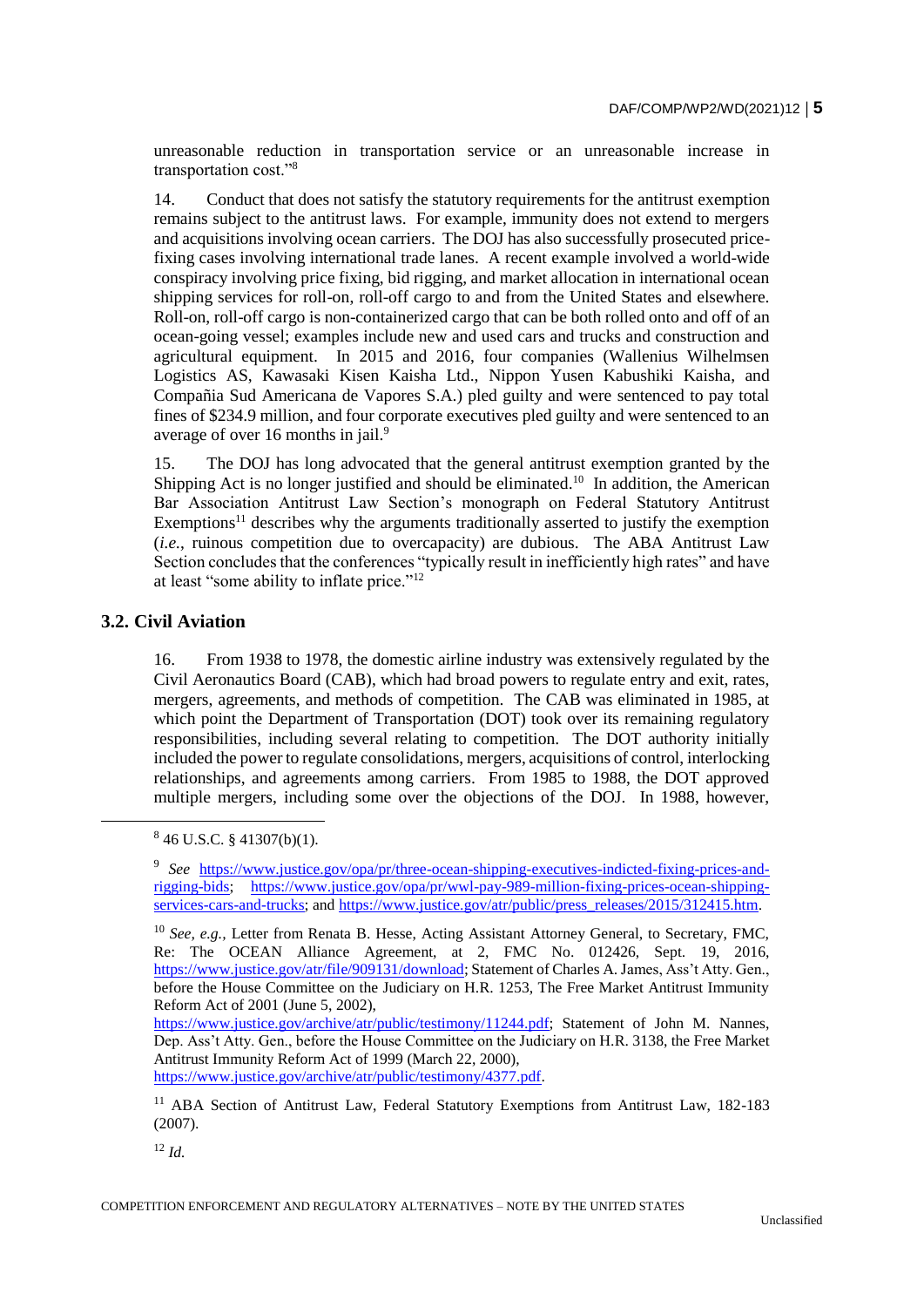Congress transferred authority for review of airline mergers from the DOT to the DOJ.<sup>13</sup> Although the DOJ now has the lead role in merger review, the DOT continues to confer with the DOJ on the merits of each transaction.

17. Although antitrust jurisdiction over airline mergers was transferred to the DOJ, the DOT retained the authority to review international airline joint ventures, and to confer upon such agreements immunity from the U.S. antitrust laws.<sup>14</sup> A grant of antitrust immunity enables competing or potentially competing airlines to coordinate routes, schedules, pricing, and other service without risk of violating the antitrust laws.<sup>15</sup>

18. The DOT's review of international alliances encompasses both a competitive analysis of the transaction and public interest considerations. The DOT first determines whether an agreement "substantially reduces or eliminates competition."<sup>16</sup> If it does, then the DOT must deny the application for immunity unless the DOT finds that the agreement is "necessary to meet a serious transportation need or to achieve important public benefits" and there is no less anticompetitive alternative.<sup>17</sup> Congress has enumerated a wide range of factors that the DOT must consider in its public interest analysis, including the availability of a variety of air services, maximum reliance on market forces, the avoidance of unreasonable industry concentration, and opportunities for the expansion of international services.

19. The DOT has granted immunity over the past two decades to over twenty international alliance agreements, including to certain participants in the three major global alliances (SkyTeam, Star, and oneworld).<sup>18</sup> The DOT has, at times, imposed conditions on immunity grants, including carving out specified city-pairs from the scope of the immunity or requiring carriers to divest slots at specific airports. In one recent case, the DOT placed a 5-year sunset provision on its grant of antitrust immunity.<sup>19</sup>

20. The DOJ plays an advisory role with respect to immunity applications.<sup>20</sup> The DOJ may confer with the DOT off the record or file formal public comments. Given the scope of the immunity granted by the DOT, the DOJ applies the same analytical framework as it does in reviewing airline mergers. The DOJ has taken the position that immunity should

<sup>17</sup> 49 U.S.C. § 41309(b).

<sup>&</sup>lt;sup>13</sup> Airline Deregulation Act 40(a), Pub. L. No 95-504, 92 Stat. 1705 (codified at 49 U.S.C. §1371 (2018)). Air carriers are exempt from the jurisdiction of the FTC.

 $14$  DOT also retained jurisdiction to review all cooperative arrangements between airlines, domestic and international, for unfair methods of competition. 49 U.S.C. § 41712.

<sup>15</sup> 49 U.S.C. §§ 41308–09. U.S. air carriers are not allowed to merge with foreign air carriers because of longstanding statutory restrictions on foreign ownership and control of U.S. carriers. 49 U.S.C. § 40102(a)(2).

<sup>16</sup> 49 U.S.C. §§ 41308–09.

<sup>18</sup> *See* U.S. DEP'T OF TRANSP., AIRLINE ALLIANCES OPERATING WITH ACTIVE ANTITRUST IMMUNITY, [https://www.transportation.gov/office-policy/aviation-policy/airline-alliances](https://www.transportation.gov/office-policy/aviation-policy/airline-alliances-operating-active-antitrust-immunity)[operating-active-antitrust-immunity.](https://www.transportation.gov/office-policy/aviation-policy/airline-alliances-operating-active-antitrust-immunity) 

<sup>&</sup>lt;sup>19</sup> Delta Air Lines Inc. and Aerovias De Mexico, S.A. Antitrust Immunity Application, Docket DOT-OST-2015-0070, Final Order (Dec. 14, 2016).

 $20$  Recently, airlines have pursued equity stakes in their partners as an alternative to, or in conjunction with, pursuing antitrust immunity. In such cases, the DOJ has jurisdiction to review the stock acquisition under its usual merger review process.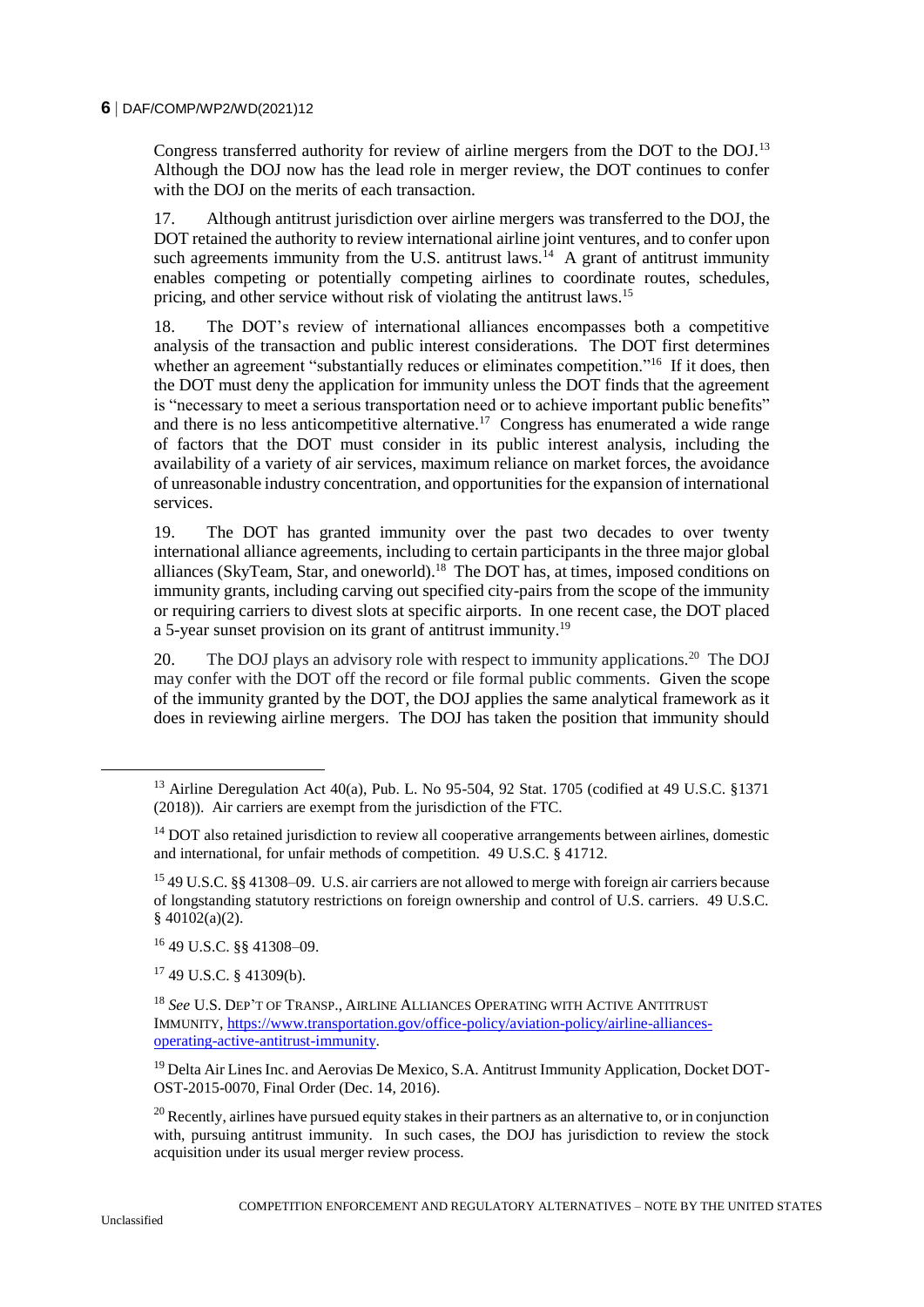be strongly disfavored across all industries, including the airline industry.<sup>21</sup> The DOJ has urged that the DOT, at a minimum, condition the immunity grants with provisions to protect competition on overlap routes. In some cases, the DOJ has urged the DOT to reject the immunity applications entirely.

### **3.3. Insurance**

21. In a rare example of the removal of an antitrust exemption, on January 13, 2021, the Competitive Health Insurance Reform Act of 2020 was signed into law, amending the McCarran-Ferguson Act to limit the antitrust exemption for the "business of health insurance."

22. Under the McCarran-Ferguson Act, an activity was exempt from the federal antitrust laws if the activity (1) fell under the "business of insurance,"  $(2)$  was regulated by state law, and (3) the activity did not involve "an agreement to boycott, coerce, or intimidate." This broadly written immunity has been interpreted to allow a range of harmful anticompetitive conduct in health insurance markets to occur unimpeded by the antitrust laws.

23. Courts have sometimes struggled with interpreting the scope of the exemption, and the DOJ engaged in advocacy efforts to minimize the risk that courts would immunize anticompetitive conduct. For example, in 2020, the DOJ submitted an amicus brief in *Oscar Insurance Company of Florida v. Blue Cross and Blue Shield of Florida, et al.*  arguing that the district court erred in holding that the appellee was immune from federal antitrust claims under the "business of insurance" exemption because the court disregarded Supreme Court precedent and protections of federal antitrust law.<sup>22</sup>

24. The amendment to the McCarran-Ferguson Act clarifies that, except for certain activities that improve health insurance services for consumers, health insurers are subject to the federal antitrust laws just as in nearly every other industry.

# **4. Implied Immunity**

25. In narrow circumstances, antitrust exemptions have been implied by courts where the antitrust laws and the regulatory scheme are deemed incompatible. Since "a cardinal principle of construction [is] that repeals by implication are not favored,"<sup>23</sup> however, the Supreme Court has held that implied immunity "can be justified only by a convincing showing of clear repugnancy between the antitrust laws and the regulatory system."<sup>24</sup> The Supreme Court has made clear that the "proper approach" to a claim that a federal regulatory statute impliedly repeals the antitrust laws with regard to challenged conduct "is an analysis which reconciles the operation of both statutory schemes with one another

COMPETITION ENFORCEMENT AND REGULATORY ALTERNATIVES – NOTE BY THE UNITED STATES

<sup>21</sup> *See, e.g.*, DOJ Comments on Joint Application of Air Canada to Amend Order 2007-2-16 under 49 U.S.C. § 41308 & § 41309 so as to Confer Antitrust Immunity, Comments of the Dep't of Justice on the Show Cause Order, DOT, Dkt. OST-2008-0234, at 17 (June 26, 2009).

<sup>22</sup> [https://www.justice.gov/atr/case-document/file/1158296/download.](https://www.justice.gov/atr/case-document/file/1158296/download) 

<sup>23</sup> *Silver v. NYSE*, 373 U.S. 341, 357 (1963) (quoting United States v. Borden Co., 308 U.S. 188, 198 (1939)).

<sup>24</sup> *United States v. National Ass'n of Securities Dealers, Inc.*, 422 U.S. 694, 719-20 (1975) (NASD); *National Gerimed.*, 452 U.S. at 388.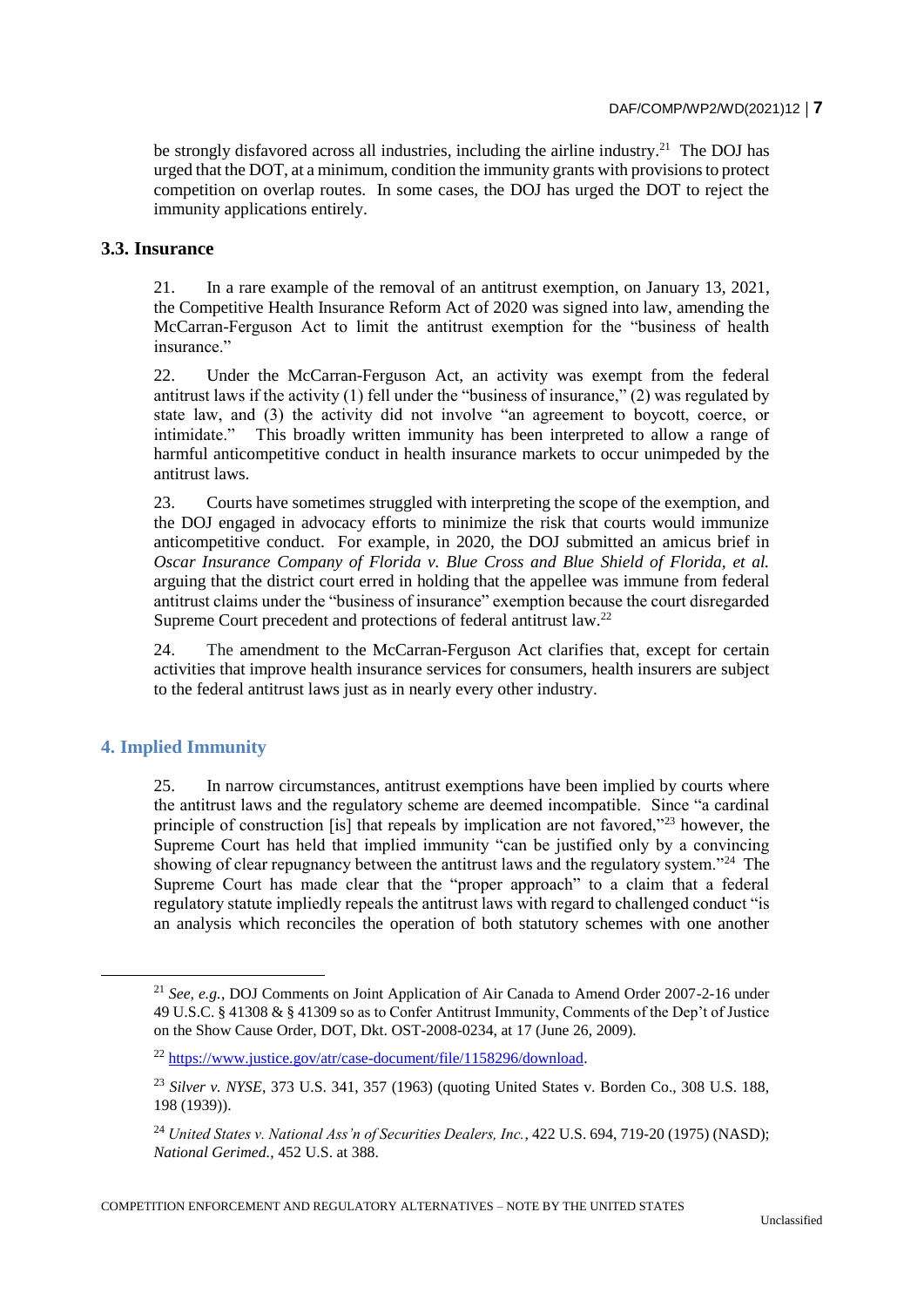rather than holding one completely ousted."<sup>25</sup> The Court has described this admonition to give effect to both regulatory policies as the "guiding principle" for resolving claims of implied antitrust immunity.<sup>26</sup> Thus, the Court has repeatedly rejected the view that all conduct regulated under another statutory scheme enjoys "a blanket exemption" from antitrust law.<sup>27</sup>

26. In *Credit Suisse Securities (USA) v. Billing*, <sup>28</sup> the Supreme Court examined the interaction of the antitrust laws with certain SEC regulations, and used four factors to guide its determination of whether implied immunity applied: (1) an area of conduct squarely within the heartland of securities regulations; (2) clear and adequate SEC authority to regulate; (3) active and ongoing agency regulation; and (4) a serious conflict between the antitrust and regulatory regimes. Based on the extensive regulatory authority exercised by the Securities and Exchange Commission over the alleged activity, the Court found that, in that particular context, even assuming that the SEC had disapproved the alleged conduct, the private litigation was "likely to prove practically incompatible with the SEC's administration of the Nation's securities laws."<sup>29</sup> Such a "serious conflict" between "application of the antitrust laws" and "proper enforcement of the securities law," the Court held, requires implied antitrust immunity.<sup>30</sup> The Court's opinion did not address the scope of implied antitrust immunity for other securities-related conduct or in other regulated industries. Courts have rarely found implied antitrust exemptions outside the securities and commodities contexts.

27. Some statutes have antitrust "savings clauses," expressly preserving the applicability of the antitrust laws within a regulatory scheme. The Supreme Court's 2004 decision in *Verizon Communications Inc. v. Law Offices of Curtis V. Trinko, LLP<sup>31</sup>* involved the application of such clauses. The Telecommunications Act of 1996 (1996 Act), among other things, required that incumbent local exchange carriers "open" their networks to new entrants, under rules established by the Federal Communications Commission, in order to facilitate competition. The question in *Trinko* was whether a complaint alleging breach of such a duty stated a claim of illegal monopolization under Section 2 of the Sherman Act. The Court held that it did not. The Court considered the relationship between the Sherman Act and the 1996 Act, which imposed a comprehensive scheme of duties on incumbent local exchange carriers designed to introduce competition in telecommunications while maintaining appropriate incentives for investment in facilities by both incumbent and new entrants. Despite the comprehensive nature of the 1996 Act in regulating competition in the telecommunications industry, the Supreme Court ruled that the antitrust savings clause prevented the implication of immunity under the Sherman Act

<sup>28</sup> 551 U.S. 264 (2007).

<sup>29</sup> *Id.* at 277.

<sup>30</sup> *Id.* at 284.

 $31$  540 U.S. 398 (2004).

<sup>25</sup> *Silver v. NYSE*, 373 U.S. 341, 357 (1963).

<sup>26</sup> *National Gerimed. Hosp. & Gerontology Ctr. v. Blue Cross*, 452 U.S. 378, 392 (1981) (*National Gerimed.*).

<sup>27</sup> *National Gerimed.*, 452 U.S. at 392. See also *Otter Tail Power Co. v. United States*, 410 U.S. 366, 372 (1973) ("Activities which come under the jurisdiction of a regulatory agency nevertheless may be subject to scrutiny under the antitrust laws.").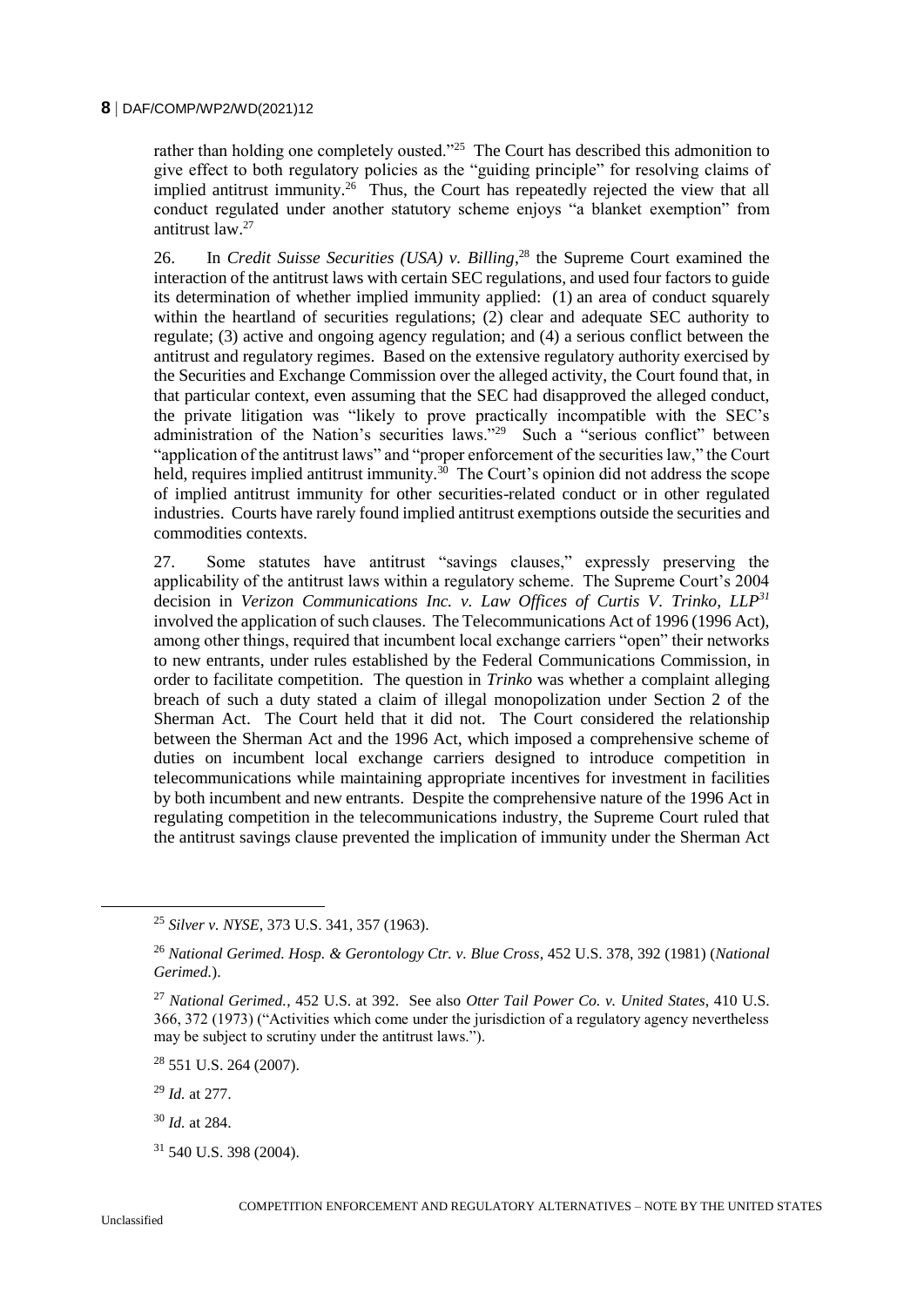and expressly preserved antitrust claims under established law.<sup>32</sup> Nonetheless, while the savings clause "preserves claims that satisfy existing antitrust standards," the Court concluded that the allegations against Verizon failed to state a claim under Section 2 of the Sherman Act, given existing general antitrust principles governing the duty of companies to facilitate competition by their rivals.<sup>33</sup>

# **5. Concurrent Authority with Sector Regulators**

28. As discussed in the United States' 2019 submission on Independent Sector Regulators,<sup>34</sup> there are categories of conduct where the antitrust Agencies and sector regulators have concurrent or shared jurisdiction, most frequently with respect to merger review, but also sometimes with respect to conduct. Shared authority appears most often in industries that previously have been the subject of comprehensive regulation. Interaction between competition agency and sector regulator oversight is briefly discussed below with respect to telecommunications and electric utilities. More detail can be found in the December 2019 submission.

29. In the telecommunications sector, the Federal Communications Commission has authority under the Communications Act to review any transaction that requires transfer of an FCC license, which typically is required in the acquisition or merger of broadcast and cable television, broadcast radio, wireless and wireline telecommunications, and satellite providers. The FCC review is based on whether the transaction will serve "the public interest, convenience and necessity."<sup>35</sup> The FCC's public interest analysis includes an assessment of the competitive effects of the transaction, but it also considers a number of other considerations. In its evaluation of the competitive effects of a merger, the FCC's analysis is "informed by, but is not limited to," antitrust principles.<sup>36</sup> To minimize the possibility that their respective analyses of the competitive effects of the transaction will lead to inconsistent results, the DOJ and FCC cooperate extensively on an informal basis. In the majority of cases, the DOJ and FCC have reached similar outcomes when reviewing the same mergers.<sup>37</sup>

30. Electric utilities in the United States are regulated by the states and the Federal Energy Regulatory Commission (FERC), an independent agency officially organized as part of the Department of Energy. The FERC regulates the transmission and wholesale sales of electricity in interstate commerce. State public utility commissions, on the other hand, regulate local distribution and retail sales of electricity. States also control the siting of generation and transmission lines within their borders. Since the early 1990s, federal

 $\overline{a}$ 

COMPETITION ENFORCEMENT AND REGULATORY ALTERNATIVES – NOTE BY THE UNITED STATES

<sup>32</sup> 540 U.S. at 406.

<sup>33</sup> 540 U.S. at 407.

 $34$  Independent Sector Regulators – Note by the United States (2019) https://one.oecd.org/document/DAF/COMP/WP2/WD(2019)18/en/pdf.

<sup>35</sup> Communications Act of 1934, 47 U.S.C. §§ 214(a), 310(d) (2018). The FCC is also authorized to analyze telecommunications mergers under Section 7 of the Clayton Act. 15 U.S.C. § 21. <sup>36</sup> *See, e.g.*, Id. at 9140, ¶ 20 (2015).

<sup>&</sup>lt;sup>37</sup> One exception was the 1997 merger of Bell Atlantic and NYNEX, where the DOJ determined that the proposed merger would not substantially lessen competition and did not challenge it, while the FCC imposed conditions on its approval.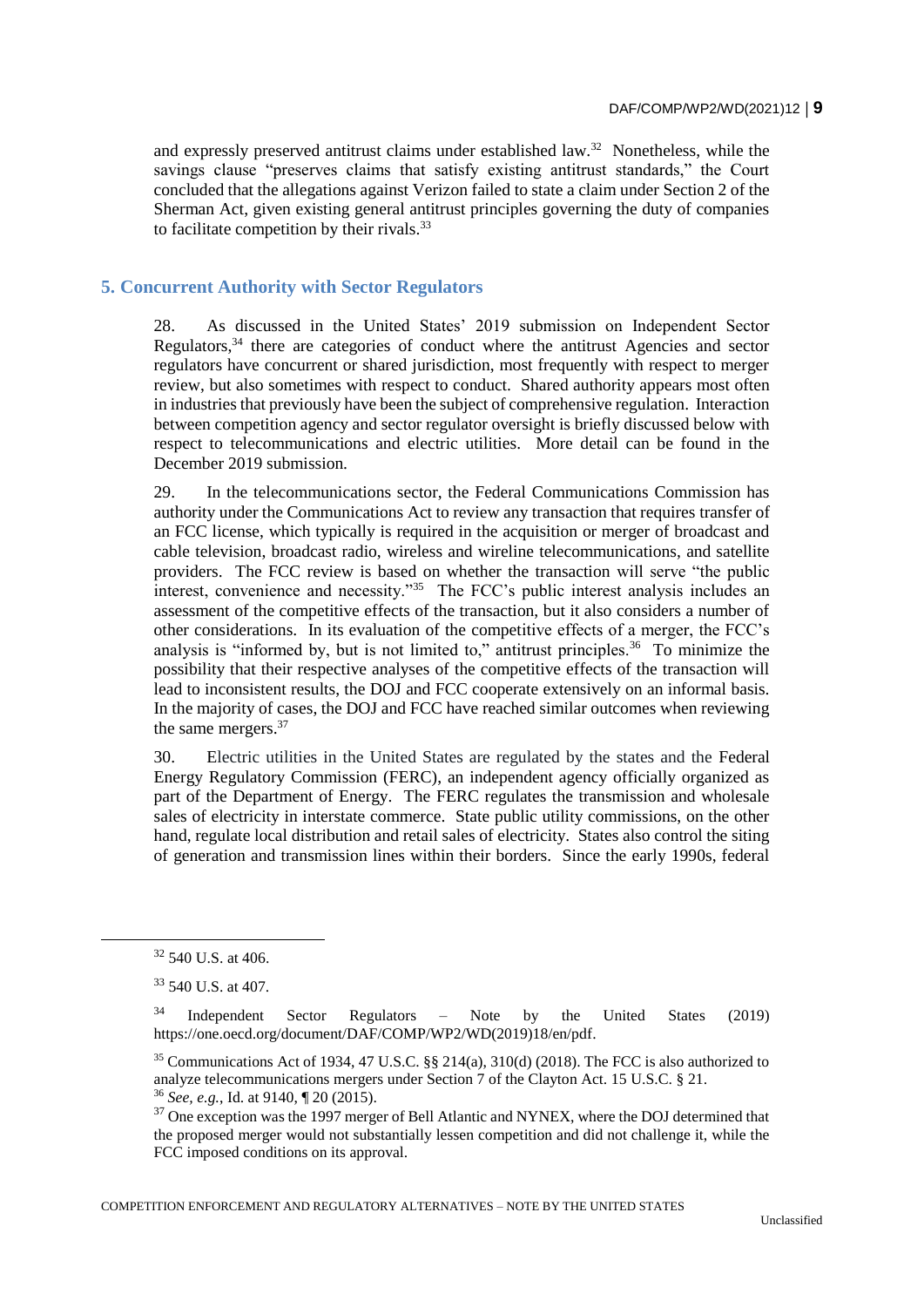legislation has introduced competition into wholesale electricity markets.<sup>38</sup> and several states have introduced competition into retail electricity markets. Mergers in the electricity sphere often are subject to review by the FERC, the antitrust agencies (typically the DOJ), and the state agencies.<sup>39</sup> Their reviews typically are nonexclusive such that review of a merger by one agency does not preclude review by the others. In addition, clearance of a transaction by any one agency does not preclude a separate challenge by the others, and approval of a transaction by one agency subject to one set of concessions does not preclude another entity from insisting upon further concessions. It is not unusual for all three agencies to analyze the competitive effects of, and seek remedies for, the same merger. Unfortunately, the agencies operate under different statutory and policy regimes, which sometimes results in different review outcomes for the same merger.

### **6. State Action Doctrine**

31. In contrast to the exemptions and immunities discussed above, which relate to the interaction of regulation and antitrust at the federal level, the "state action doctrine" is grounded in principles of federalism and state sovereignty.<sup>40</sup> The doctrine exempts from scrutiny under the federal antitrust laws "anticompetitive conduct by the States when acting in their sovereign capacity."<sup>41</sup> As first enunciated in *Parker v. Brown*, 317 U.S. 341 (1943), state and municipal authorities are exempt from federal antitrust lawsuits for actions taken pursuant to a clearly expressed state policy that, when legislated, had foreseeable anticompetitive effects. A state legislature may, for example, "impose restrictions on occupations, confer exclusive or shared rights to dominate a market, or otherwise limit competition to achieve public objectives." $42$  The state action exemption is an affirmative defense on which the party claiming the exemption bears the burden of proof.

32. Under some circumstances, the defense is available to non-state actors, including quasi-governmental entities (*e.g.*, state regulatory boards controlled by active market participants) and private actors. Such entities may invoke the defense only where (1) the challenged restraint is "one clearly articulated and affirmatively expressed as state policy," and (2) the policy is "actively supervised by the State." $43$ 

<sup>38</sup> For example, in 1992, Congress enacted the Energy Policy Act which facilitated competition in the wholesaling of electricity by increasing the FERC's authority to order third party access to transmission lines. 16 U.S.C. § 824(k) (2018).

<sup>&</sup>lt;sup>39</sup> The FTC typically reviews proposed mergers that involve electric and natural gas utility companies, where the primary effect of the merger is on gas markets. The DOJ typically reviews proposed mergers that involve electric utilities or that involve electricity and natural gas utility companies, where the primary effect of the merger is on electricity markets. While the FERC maintains jurisdiction over merger review of certain energy sectors, it has no authority over transactions involving securities acquisitions by natural gas companies or by oil and petroleum companies, which have historically been reviewed by the FTC. Local distribution systems require franchises that cannot be transferred without permission from state regulatory agencies.

<sup>40</sup> *See* FTC Report of the State Action Task Force, *available at* [https://www.ftc.gov/news](https://www.ftc.gov/news-events/press-releases/2003/09/ftc-staff-report-recommends-clarifications-antitrust-state-action)[events/press-releases/2003/09/ftc-staff-report-recommends-clarifications-antitrust-state-action](https://www.ftc.gov/news-events/press-releases/2003/09/ftc-staff-report-recommends-clarifications-antitrust-state-action)*.* 

<sup>41</sup> *North Carolina State Bd. of Dental Examiners v. FTC ("North Carolina State Bd.")*, 135 S. Ct. 1101, 1110 (2015) (citing *Parker v. Brown*, 317 U.S. 341, 350-51 (1943)).

<sup>42</sup> *Id.*

<sup>43</sup> *Id.*; *see also California Retail Liquor Dealers Ass'n v. Midcal Aluminum, Inc.*, 445 U.S. 97 (1980).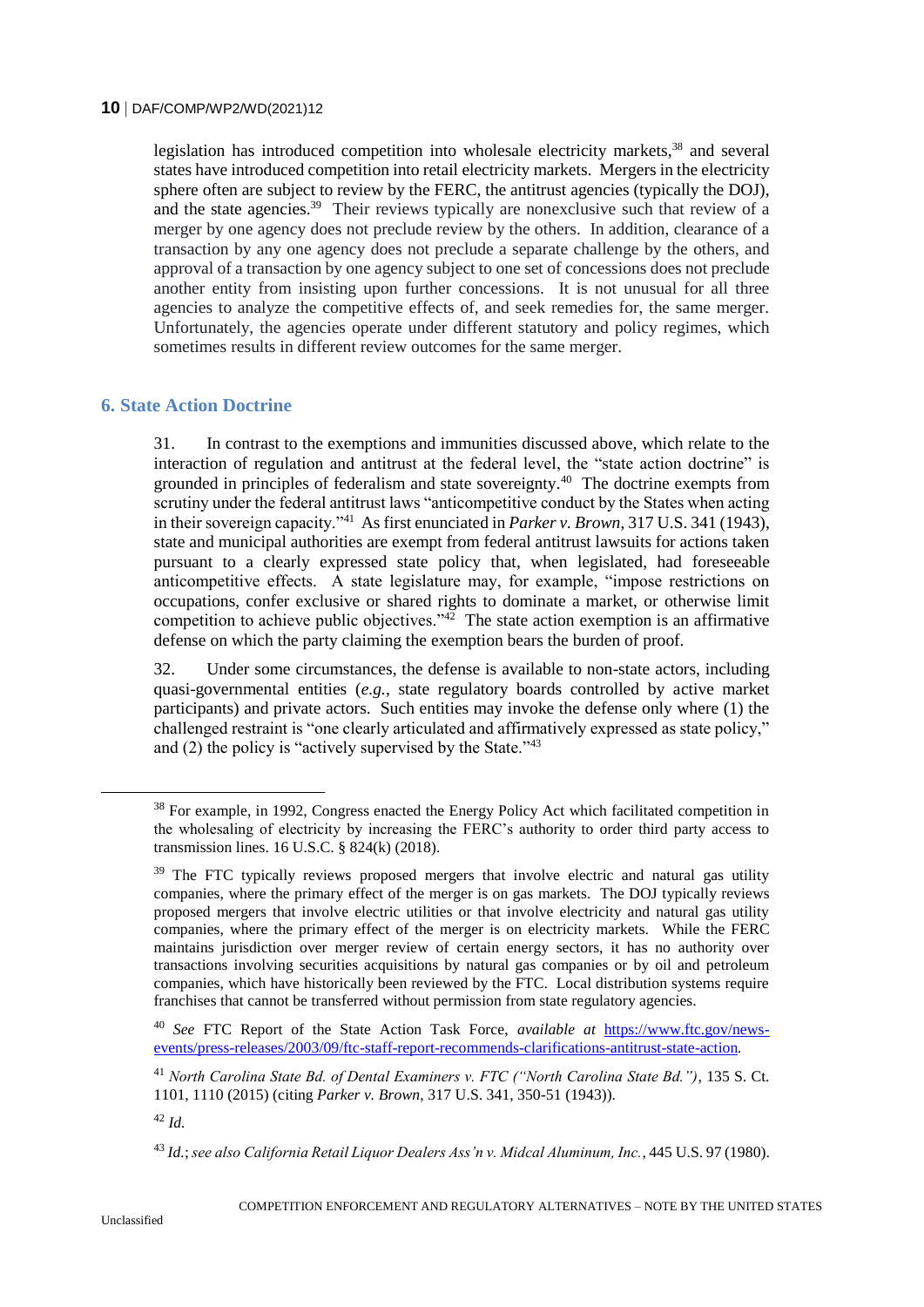33. The Supreme Court has emphasized, however, that "state-action immunity is disfavored" because it conflicts with "the fundamental national values of free enterprise and economic competition that are embodied in the federal antitrust laws."<sup>44</sup> The Court explained that "given the fundamental national values of free enterprise and economic competition that are embodied in the federal antitrust laws, 'state action immunity is disfavored, much as are repeals by implication.'"<sup>45</sup>

34. Two relatively recent FTC enforcement actions resulted in Supreme Court opinions that significantly clarified the elements and boundaries of the state action doctrine. In 2013, in *FTC v. Phoebe Putney Health System, Inc.*, the Supreme Court agreed with the FTC that a Georgia law, which created special-purpose public entities called hospital authorities and gave those entities general corporate powers, did not clearly articulate and affirmatively express a state policy to permit acquisitions that substantially lessen competition. The Court, unanimously upholding the FTC's position and reversing the lower court, reasoned that, because Georgia's grant of general corporate powers to hospital authorities does not include permission to use those powers anticompetitively, the clear articulation test was not satisfied and the state action doctrine did not immunize an anticompetitive hospital merger.<sup>46</sup>

35. In 2015, the U.S. Supreme Court upheld the FTC's determination that the North Carolina State Board of Dental Examiners violated the federal antitrust laws by preventing non-dentists from providing teeth whitening services in competition with the state's licensed dentists.<sup>47</sup> In this decision, the Supreme Court clarified that state boards controlled by market participants must satisfy the "active supervision" requirement in order to invoke state action antitrust immunity.<sup>48</sup> The Supreme Court recognized that when "a State empowers a group of active market participants to decide who can participate in its market," there is a "structural risk" that they will pursue "their own interests" instead of "the State's policy goals."

36. In the wake of these important Supreme Court decisions, the Agencies have filed numerous amicus curiae briefs in lower courts advocating for pro-competitive application of the state action doctrine. For example, in 2019, the Agencies filed a joint brief in *[SmileDirectClub, LLC v. Battle, et al.](https://www.ftc.gov/policy/advocacy/amicus-briefs/2019/09/smiledirectclub-llc-v-battle-et-al)*<sup>49</sup>, arguing that, if the Court addresses the active supervision component of the Georgia Board of Dentistry members' state action defense, the Court should affirm the district court's holding that the Board members did not meet their burden to show active state supervision of its challenged regulation. In 2018, the Division filed a statement of interest in *TIKD v. Florida Bar*<sup>50</sup>, arguing that the Florida Bar

<sup>47</sup> *N.C. State Bd.*, 135 S. Ct. 1101 (2015).

<sup>48</sup> *Id.* at 1114.

<sup>44</sup> *North Carolina State Bd.*, 135 S. Ct. at 1110 (2015); *FTC v. Phoebe Putney Health Sys., Inc.*, 568 U.S. at 225 (2013).

<sup>45</sup> *North Carolina State Bd.*, 135 S. Ct. at 1110 (citing *Phoebe Putney*, 568 U.S. 216, 225 (internal quotations omitted).

<sup>46</sup> *See* [www.ftc.gov/opa/2013/02/phoebe.shtm](http://www.ftc.gov/opa/2013/02/phoebe.shtm)*.*

<sup>49</sup> *SmileDirectClub, LLC v. Tanja D. Battle, et al.*, No. 19-12227 (11th Cir.). *See* [https://www.justice.gov/atr/case-document/file/1205101/download.](https://www.justice.gov/atr/case-document/file/1205101/download) The Agencies recently reaffirmed their view in a brief to the court *en banc*. *See* [https://www.justice.gov/atr/case](https://www.justice.gov/atr/case-document/file/1369006/download)[document/file/1369006/download.](https://www.justice.gov/atr/case-document/file/1369006/download)

<sup>50</sup> *TIKD Services, LLC v. The Florida Bar*, No. 1:17-cv-24103 (S.D. Fla. filed Nov. 8, 2017), Dkt. 115. *See* https://www.justice.gov/atr/case-document/file/1042666/download.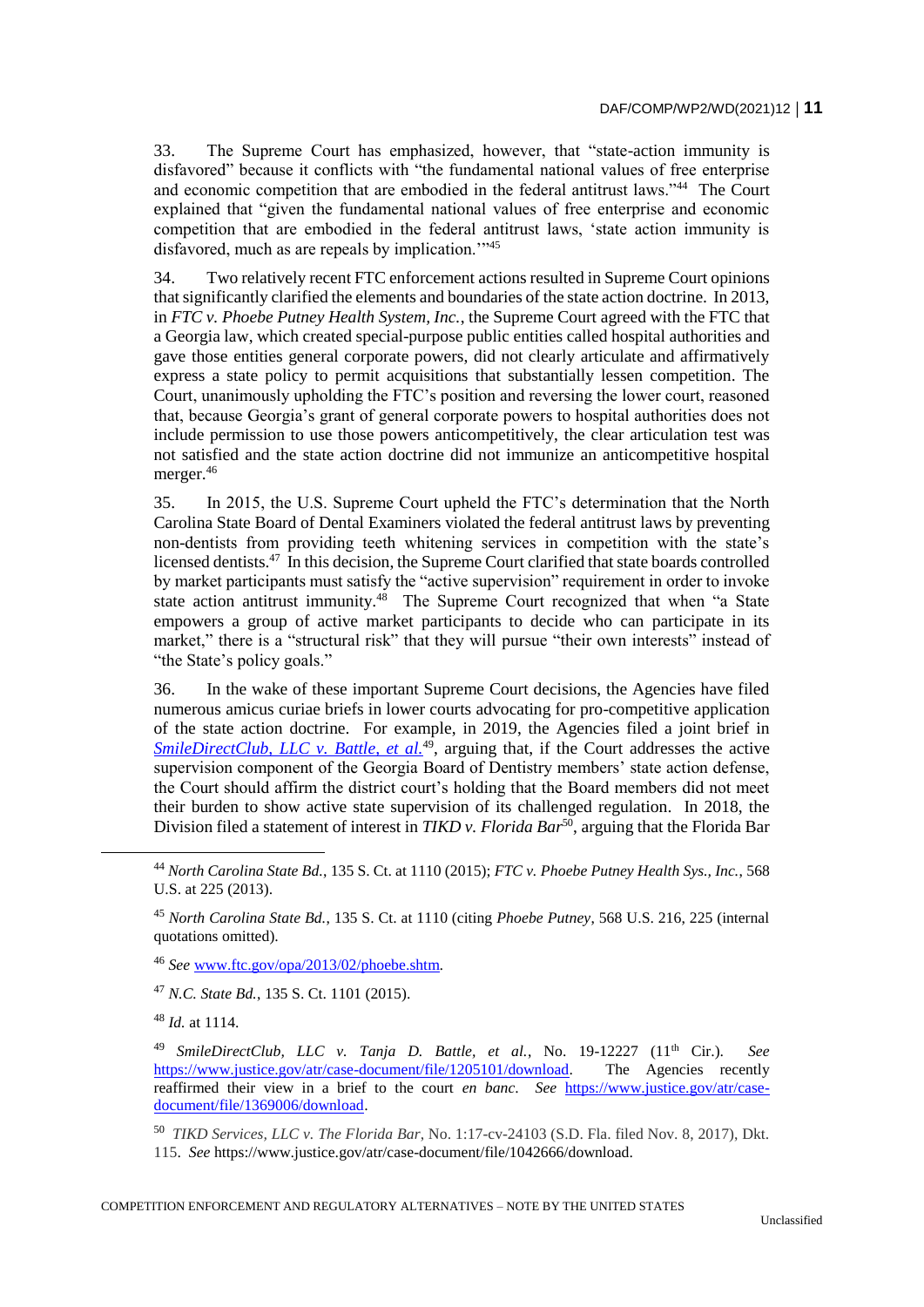is not automatically immune under the state action doctrine, but must instead show "active supervision" and "clear articulation," as required under the Supreme Court's *North Carolina Board of Dental Examiners* decision.

# **7. Competition Advocacy**

37. The Agencies deploy their competition advocacy resources to promote reliance on competition rather than on government regulation, unless there is compelling evidence that regulation is necessary to achieve an important social objective. They also seek to ensure that when regulation is necessary, it is properly designed to accomplish its objectives as efficiently as possible, for example, through market-based solutions and structural, rather than behavioral, remedies.

38. The FTC and DOJ have sought to inform federal sectoral regulators about the impact of regulation on efficiency and consumer welfare and potential benefits of deregulation in various sectors of the economy, including electricity, natural gas, telecommunications, broadcasting, cable television, and electricity generation and distribution. They communicate their views to other agencies through informal consultations, or more formally, through letters or regulatory filings.<sup>51</sup>

39. In one recent example, the Antitrust Agencies submitted public comments to the FERC regarding how the FERC assesses market power in the agency's review of mergers and electricity sales rates under the Federal Power Act.<sup>52</sup> The Antitrust Agencies encouraged the FERC to look beyond market share and concentration statistics in this analysis, which should ultimately be aimed at understanding the competitive effects of proposed transactions. Due to features specific to electricity markets, even firms with relatively small market shares may be able to exercise market power, and so other evidence should be considered in determining whether, for example, a proposed combination of assets would enhance the ability and incentive of a firm to raise prices.

40. The DOJ also frequently coordinates with officials from the Department of Transportation on matters of mutual interest. In 2015, the DOJ brought suit to stop United Airlines from acquiring additional takeoff and landing slots at Newark Airport, alleging that United was already dominant and underutilizing its slots in order to keep them out of the hands of competitors. Not long after, the FAA eased the slot regime at Newark, paving the way for more competition from low-cost carriers.

41. The Agencies also work with state legislatures and agencies to promote competition principles in state regulatory laws. A few recent examples follow.

 On September 10, 2018, in response to a state legislator's request for comment, the Department provided guidance to the Maryland state legislature with respect to professional standards setting for the medical profession. Because medical doctors have raised concerns that the requirements to maintain specialty certification from private certifying bodies have become increasingly costly, the State of Maryland was contemplating legislation that would restrict hospitals and insurance

 $51$  DOJ's public comments to other agencies are available at  $\frac{https://www.justice.gov/atr/comments-f~}{https://www.justice.gov/atr/comments-f~}$ [federal-agencies.](https://www.justice.gov/atr/comments-federal-agencies)

 $52$  Comment of the U.S. Department of Justice and the Federal Trade Commission, Modifications to Commission Requirements for Review of Transactions Under Section 203 of the Federal Power Act and Market-Based Rate Applications Under Section 205 of the Federal Power Act (Nov. 28, 2016), [https://www.justice.gov/atr/page/file/913741/download.](https://www.justice.gov/atr/page/file/913741/download)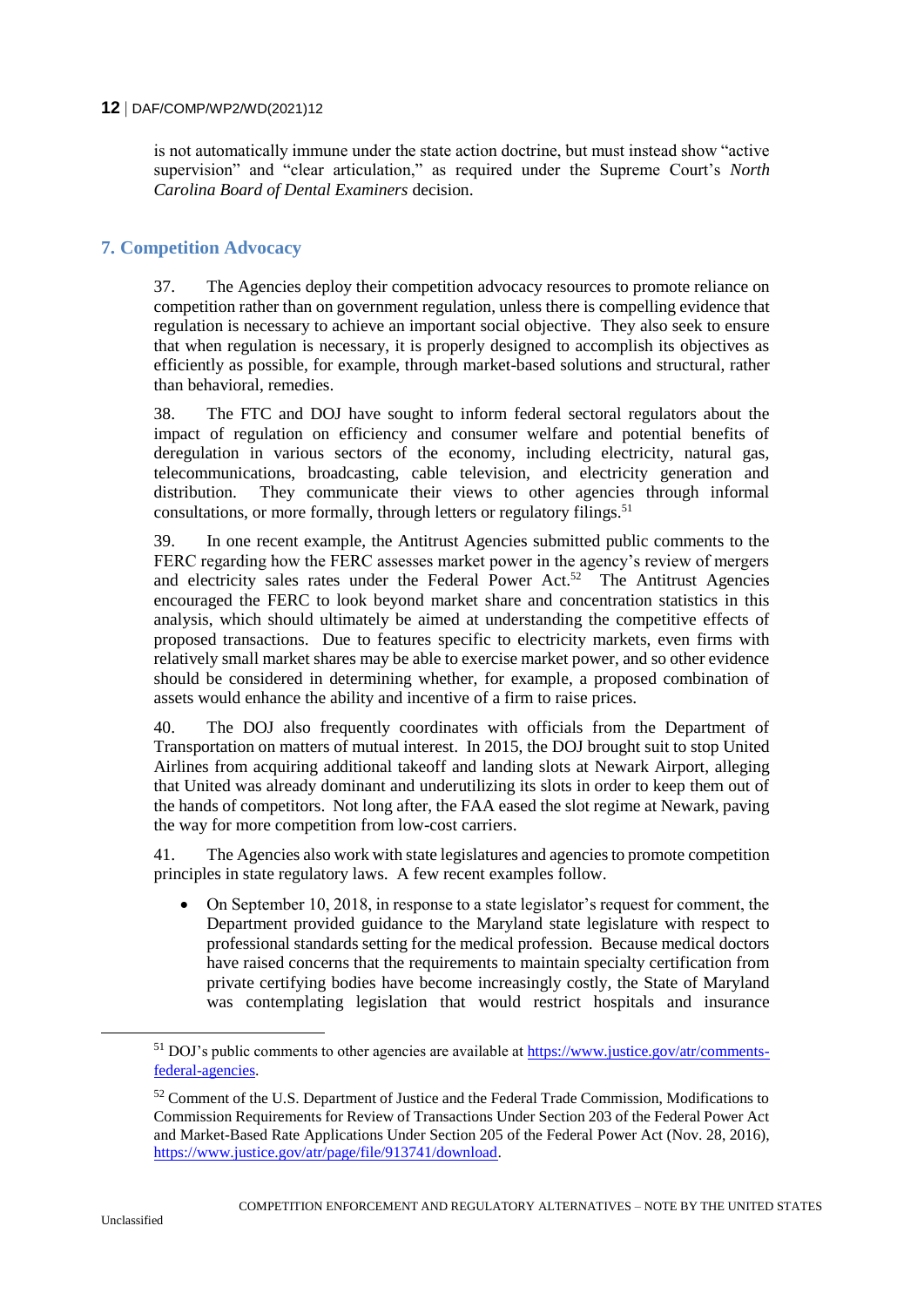companies from using information about a medical doctor's maintenance of certification record. The Division encouraged the Maryland legislature to consider ways to facilitate new entry by and competition among legitimate certifying bodies, while continuing to allow hospitals and insurers to decide whether to consider a medical doctor's maintenance of certification record when making business decisions, such as granting hospital privileges. The Division also encouraged certifying bodies, which are frequently governed by active market participants and may have market power, to ensure that their policies promote procompetitive goals, that their standards are applied objectively, and that input is available from, and decision-making is vested in, groups that represent a balance among the various relevant stakeholders.<sup>53</sup>

- On March 7 and March 11, 2019, the Agencies submitted joint letters on pending legislation before the States of Alaska and Tennessee. The letters shared the agencies' past guidance on potential competitive problems posed by Certificate of Need (CON) laws. Generally speaking, CON laws prevent firms from entering certain areas of the health care market (e.g., building a new hospital) unless they can demonstrate to a state regulator that there is an unmet need for the services. Reflecting current research, the letters noted that "[b]y interfering with the market forces that normally determine the supply of facilities and services, [CON] laws can suppress supply, misallocate resources, and shield incumbent health care providers from competition from new entrants."<sup>54</sup>
- On March 14, 2019, the Agencies submitted a joint letter to the Nebraska Legislature regarding proposed state legislation to remove restrictions on automobile manufacturers selling and servicing new motor vehicles directly to consumers. The proposed legislation would benefit only manufacturers who had not previously used independent, franchised dealers in Nebraska. The letter emphasized previous guidance that these restrictions on automobile manufacturers interfere with "the competitive process [that] effectively aligns the interests of firms and consumers on the issue of distribution method" and "can discourage innovation and new forms of competition." Instead, the Agencies suggested that wherever possible, "the law should permit automobile manufacturers to choose their distribution method to be responsive to the desires of car buyers," and that "full repeal" can offer "even greater benefits to competition and consumers."<sup>55</sup>
- On April 19, 2019, the DOJ submitted a letter to the State of Texas regarding a bill that would prevent development of high-voltage transmission facilities in Texas by non-local companies. In the letter, the Division warned Texas legislators that restrictions on new entry "would likely reduce the competitive pressure on [local] incumbents to develop higher quality, lower cost transmission facilities." As a result of lost competition, transmission rates may be more expensive. Moreover, if the bill reduced construction of transmission, electricity rates may be higher and service less reliable because it could limit "the supply of generation available to serve a local territory or area." As a result, the Division urged the State of Texas

<sup>53</sup> *See* [https://www.justice.gov/atr/page/file/1092791/download.](https://www.justice.gov/atr/page/file/1092791/download)

<sup>54</sup> *See* [https://www.justice.gov/atr/page/file/1146346/download;](https://www.justice.gov/atr/page/file/1146346/download) [https://www.justice.gov/atr/page/file/1146241/download.](https://www.justice.gov/atr/page/file/1146241/download)

<sup>55</sup> *See* [https://www.justice.gov/atr/page/file/1146236/download.](https://www.justice.gov/atr/page/file/1146236/download)